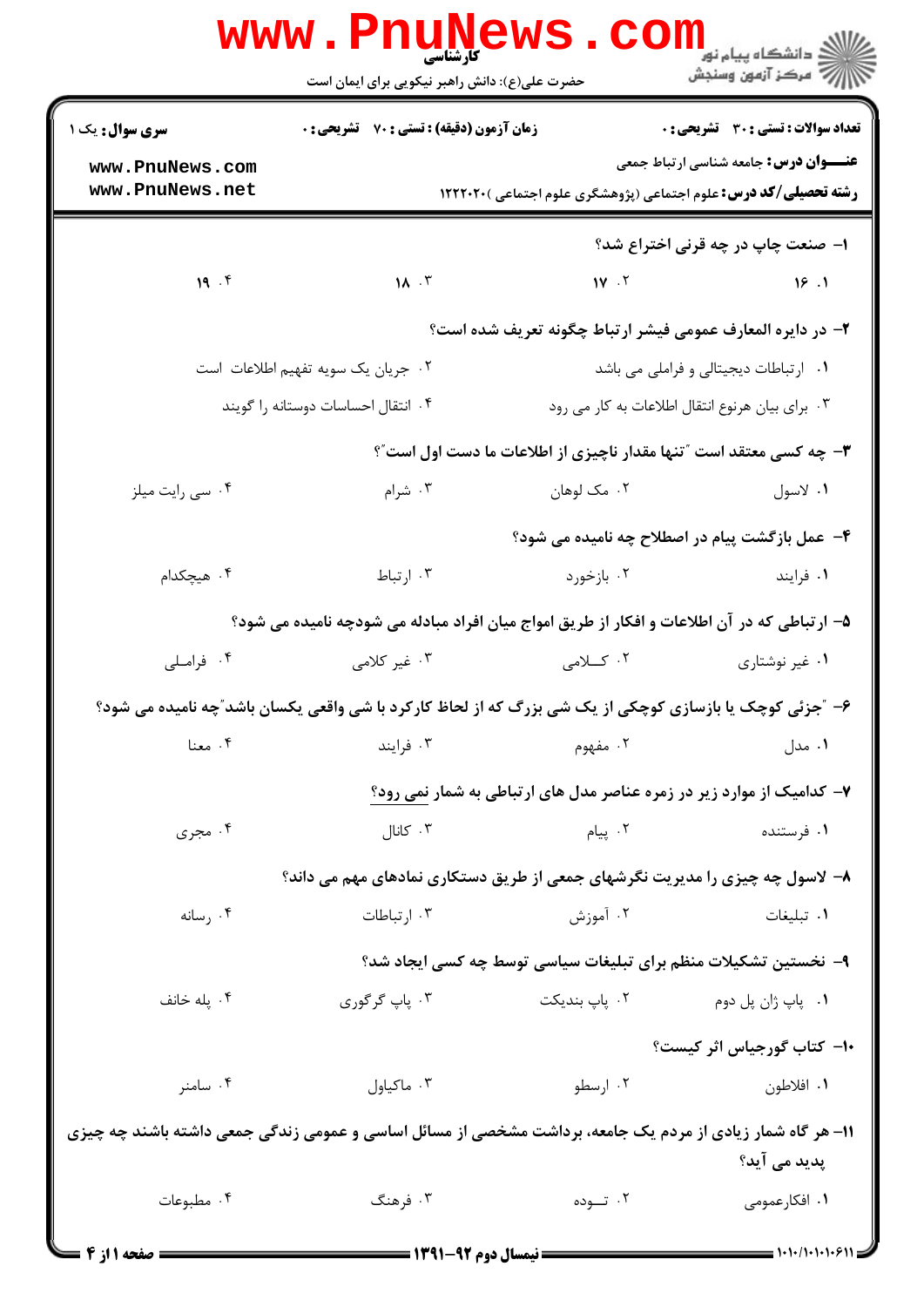|                                                                                                                     | WWW.Pnunt<br>حضرت علی(ع): دانش راهبر نیکویی برای ایمان است                                        |                                                                                      | ڪ دانشڪاه پيام نور ■<br>// مرکز آزمون وسنجش       |  |  |  |
|---------------------------------------------------------------------------------------------------------------------|---------------------------------------------------------------------------------------------------|--------------------------------------------------------------------------------------|---------------------------------------------------|--|--|--|
| <b>سری سوال : ۱ یک</b>                                                                                              | <b>زمان آزمون (دقیقه) : تستی : 70 قشریحی : 0</b>                                                  |                                                                                      | <b>تعداد سوالات : تستی : 30 ٪ تشریحی : 0</b>      |  |  |  |
| www.PnuNews.com<br>www.PnuNews.net                                                                                  |                                                                                                   | <b>رشته تحصیلی/کد درس:</b> علوم اجتماعی (پژوهشگری علوم اجتماعی )۲۲۲۰۲۰ (             | <b>عنـــوان درس:</b> جامعه شناسی ارتباط جمعی      |  |  |  |
|                                                                                                                     |                                                                                                   |                                                                                      | 1۲- پاسکال افکار عمومی را چه می نامد؟             |  |  |  |
| ۰۴ دهکده جهانی                                                                                                      | اسانه عمومی $\cdot$ ۳                                                                             | ۰۲ ملکه ذهن                                                                          | ۰۱ ملکه جهان                                      |  |  |  |
|                                                                                                                     | ۱۳- بر طبق طبقه بندی دوگانه تونیس ،گروهی که زندگی مصنوعی و مکانیکی دارند چه نامیده می شوند؟       |                                                                                      |                                                   |  |  |  |
| ۰۴ جمعیت                                                                                                            | ۰۳ جامعه                                                                                          | ۲. اجتماع                                                                            | ۱. تجمع                                           |  |  |  |
|                                                                                                                     |                                                                                                   |                                                                                      | ۱۴– رایزمن وتونیس به کدام تفکر وفادارند؟          |  |  |  |
| ۰۴ منطق رياضي                                                                                                       | ۰۳ منطق ارسطویی                                                                                   | ٢. ديالكتيک                                                                          | ٠١ ماترياليسم تاريخي                              |  |  |  |
| ۱۵– در کدام مرحله تحول جامعه انسانی از نظر ۖ رایزمن فرهنگ جامعه گرایش به ساختن انسانهایی دارد که از ۖ درون هدایت می |                                                                                                   |                                                                                      | شوند؟                                             |  |  |  |
|                                                                                                                     | ۰۲ جامعه باستانی یا سنتی                                                                          |                                                                                      | ٠١. جامعه فردگرايي                                |  |  |  |
|                                                                                                                     | ۰۴ جامعه مصرف                                                                                     |                                                                                      | ۰۳ جامعه نويـــن                                  |  |  |  |
|                                                                                                                     | ۱۶- چه کسی معتقد است "انسان هر عصر ودوره ای خود زائیده تکنولوژی زمان خویش است"؟                   |                                                                                      |                                                   |  |  |  |
| ۰۴ مک لوهان                                                                                                         | ۰۳ لاسول                                                                                          | ۰۲ کازنو                                                                             | ۰۱ رايزمن                                         |  |  |  |
|                                                                                                                     |                                                                                                   | ۱۷– مراحل تحول جامعه انسانی ازدیدگاه مک لوهان کدامند؟                                |                                                   |  |  |  |
|                                                                                                                     | ٠. عصر ارتباط شفاهي - عصر ارتباط كتبي - عصر ارتباط الكترونيك                                      |                                                                                      |                                                   |  |  |  |
|                                                                                                                     |                                                                                                   | ٠٢ عصر ارتباط جسماني- عصر ارتباط كلامي- عصر ارتباط نوشتاري                           |                                                   |  |  |  |
|                                                                                                                     |                                                                                                   | ٠٣ عصر ارتباط تصويري- عصر ارتباط ملي- عصر ارتباط فراملي                              |                                                   |  |  |  |
|                                                                                                                     |                                                                                                   | ۰۴ عصر ارتباط باستاني- عصر ارتباط نمادين-عصر ارتباط خطي                              |                                                   |  |  |  |
|                                                                                                                     | ۱۸– از نظر تاریخی تا اوایل قرن بیستم، سرچشمه اصلی دانش و معلم و منتشر کننده مجاز آن چه نهادی بود؟ |                                                                                      |                                                   |  |  |  |
| ۰۴ مدرسه                                                                                                            | ۰۳ خانواده                                                                                        | ۰۲ حکومت                                                                             | ۰۱ مذهب                                           |  |  |  |
|                                                                                                                     |                                                                                                   |                                                                                      | ۱۹- کدامیک از موارد زیر باید در هر خبر رعایت شود؟ |  |  |  |
|                                                                                                                     |                                                                                                   | 1.   كامل وجامع باشد-كوتاه وفشرده باشد-متنوع باشد- حقيقت داشته باشد-ساده باشد        |                                                   |  |  |  |
|                                                                                                                     |                                                                                                   | ۰۲ كامل وجامع باشد–كوتاه وفشرده باشد-رويدادى تازه باشد–جاذب باشد-با اهميت باشد       |                                                   |  |  |  |
|                                                                                                                     |                                                                                                   | ۰۳ جامع و ماتع باشد– توضیح داشته باشد–تکرار پذیر باشد–ادامه داشته باشد– عمومی باشد   |                                                   |  |  |  |
|                                                                                                                     |                                                                                                   | ۰۴ اخلاقيات را رعايت كند– واضح باشد– حقيقت داشته باشد–تكرار پذير باشد– با اهميت باشد |                                                   |  |  |  |
|                                                                                                                     |                                                                                                   |                                                                                      |                                                   |  |  |  |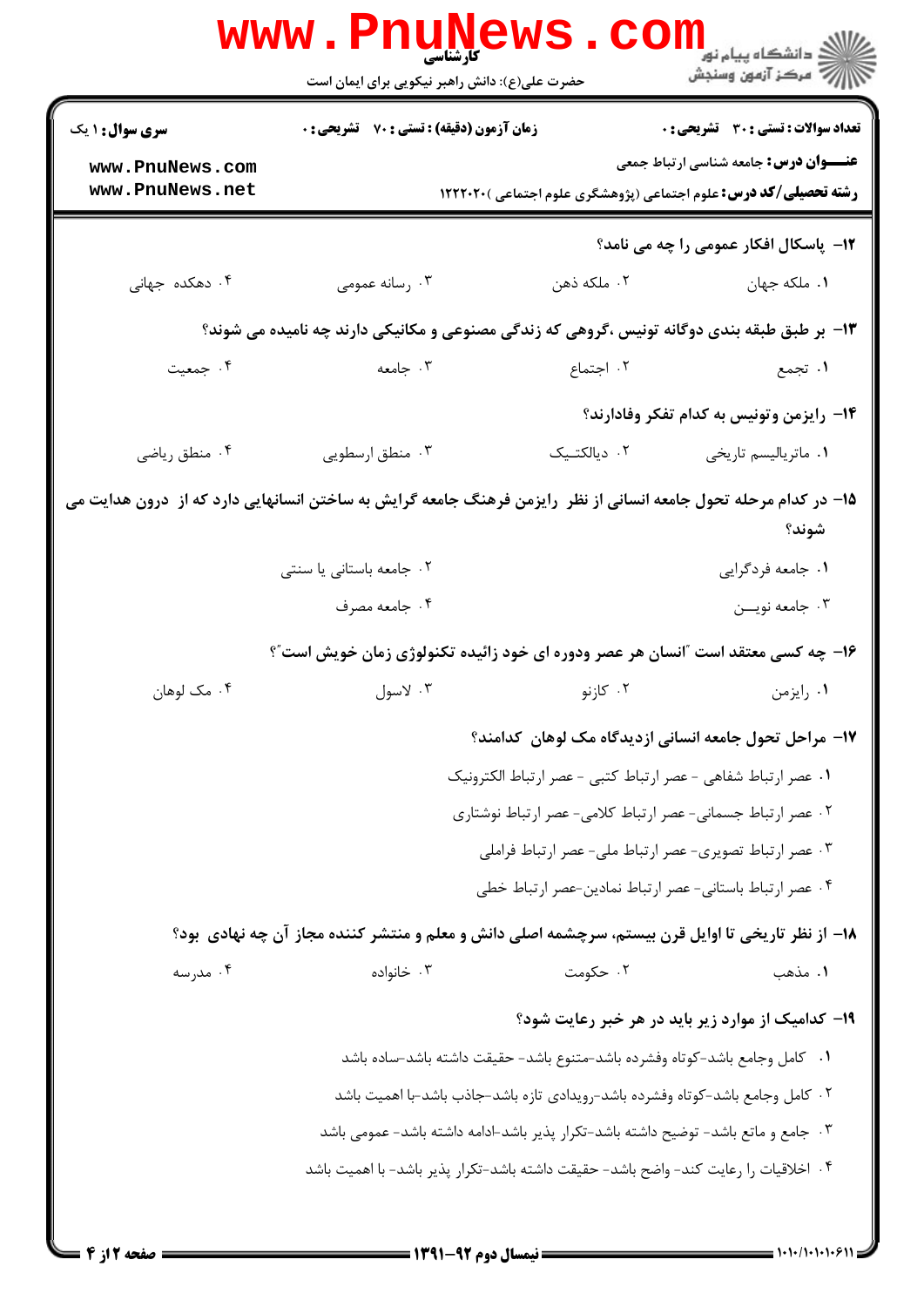| <b>سری سوال : ۱ یک</b> | زمان آزمون (دقیقه) : تستی : 70 گشریحی : 0 |                                                                                                       | <b>تعداد سوالات : تستي : 30 ٪ تشريحي : 0</b>     |
|------------------------|-------------------------------------------|-------------------------------------------------------------------------------------------------------|--------------------------------------------------|
| www.PnuNews.com        |                                           |                                                                                                       | <b>عنـــوان درس:</b> جامعه شناسی ارتباط جمعی     |
| www.PnuNews.net        |                                           | <b>رشته تحصیلی/کد درس:</b> علوم اجتماعی (پژوهشگری علوم اجتماعی )۲۲۲۰۲۰ (                              |                                                  |
|                        |                                           |                                                                                                       | <b>۲۰</b> - دو ویژگی عمده تلویزیون کدامند؟       |
|                        | ۰۲ بی طرفی- منصفانه بودن                  |                                                                                                       | ۰۱ وسعت -بي واسطه بودن                           |
|                        | ۰۴ صميميت -سرعت انتقال                    |                                                                                                       | ۰۳ صـداقت-صــراحت                                |
|                        |                                           | <b>۲۱</b> - ارسطو علت و انگیزه اصلی استقبال مردم از تراژدیهای یونان باستان را در چه چیز می داند؟      |                                                  |
| ۰۴ آموزش               | ۰۳ تفریح                                  | ۰۲ زیبایی                                                                                             | ۱. فرافکنی                                       |
|                        |                                           | ۲۲- کدامیک از موارد زیر در تاثیر گذاری پیام مهم هستند؟                                                |                                                  |
|                        |                                           | ١. منبع پیام-محتوای پیام-ویژگی های پیام گیر-محیط یا شرایط دریافت پیام                                 |                                                  |
|                        |                                           | ٠٢ منبع پيام- پيشينه پيام- نوع بيـان پيام- تاريخ ايجـاد پيام                                          |                                                  |
|                        |                                           | ٠٣ مبدا پيام- مقصد پيام - مرجع پيام- ادبيـات پيام                                                     |                                                  |
|                        |                                           | ۰۴ فرایند پیام - استقلال پیام - صحت و سقم پیام - محتوای پیام                                          |                                                  |
|                        |                                           | ۲۳– کدامیک از عوامل شخصیتی زیر از عوامل پذیرش یک پیام نمی باشد؟                                       |                                                  |
| ۰۴ تسلیم پذیری         | ۰۳ نیاز به تایید اجتماعی                  | ۰۲ هوش زیاد                                                                                           | ۰۱ عزت نفس                                       |
|                        |                                           |                                                                                                       | <b>۲۴</b> - عناصر تشکیل دهنده ساخت ارتباطی چیست؟ |
|                        | ۰۲ فرایسند ارتباطی - سودمندی ارتباطی      |                                                                                                       | ۰۱ سخت افزار های ارتباطی-نرم افزار های ارتباطی   |
|                        | ۰۴ وسایل ارتباطی - مدیریت ارتباطی         |                                                                                                       | ۰۳ ماهیت ارتباطی - کیفیــت ارتباطی               |
|                        |                                           | ۲۵- این نوع روش تحقیق، عمدتا بر اساس نظر خواهی از افراد و گروه ها در زمینه های گوناگون انجام می گیرد؟ |                                                  |
| ۰۴ اینده پـژوهی        | ۰۳ مطالعه آزمایشگاهی                      | ٢. تحقيق پيمايشي                                                                                      | ۰۱ تحلیل محتوی                                   |
|                        |                                           | ۲۶- فرهنگ توده یا فرهنگ عوام در مقابل چه فرهنگی قرار دارد؟                                            |                                                  |
| ۰۴ فرهنگ نخبه          | ۰۳ فرهنگ ملی                              | ۲. شوک فرهنگی                                                                                         | ۰۱ فرهنگ مبتذل                                   |
|                        |                                           | ۲۷- تیمونی گارئن اش، دانشمند علوم سیاسی آکسفورد،چه چیزی را "سومین ابر قدرت" نامیده است؟               |                                                  |
| ۰۴ کامپیوتر            | ۰۳ تلويزيون                               | ۰۲ راديو                                                                                              | ۰۱ مطبوعات                                       |
|                        |                                           | ۲۸– ازنظر فلاسفه ،جهانی شدن موجب پیدایش چه پدیده جدیدی شده است؟                                       |                                                  |
|                        |                                           |                                                                                                       |                                                  |